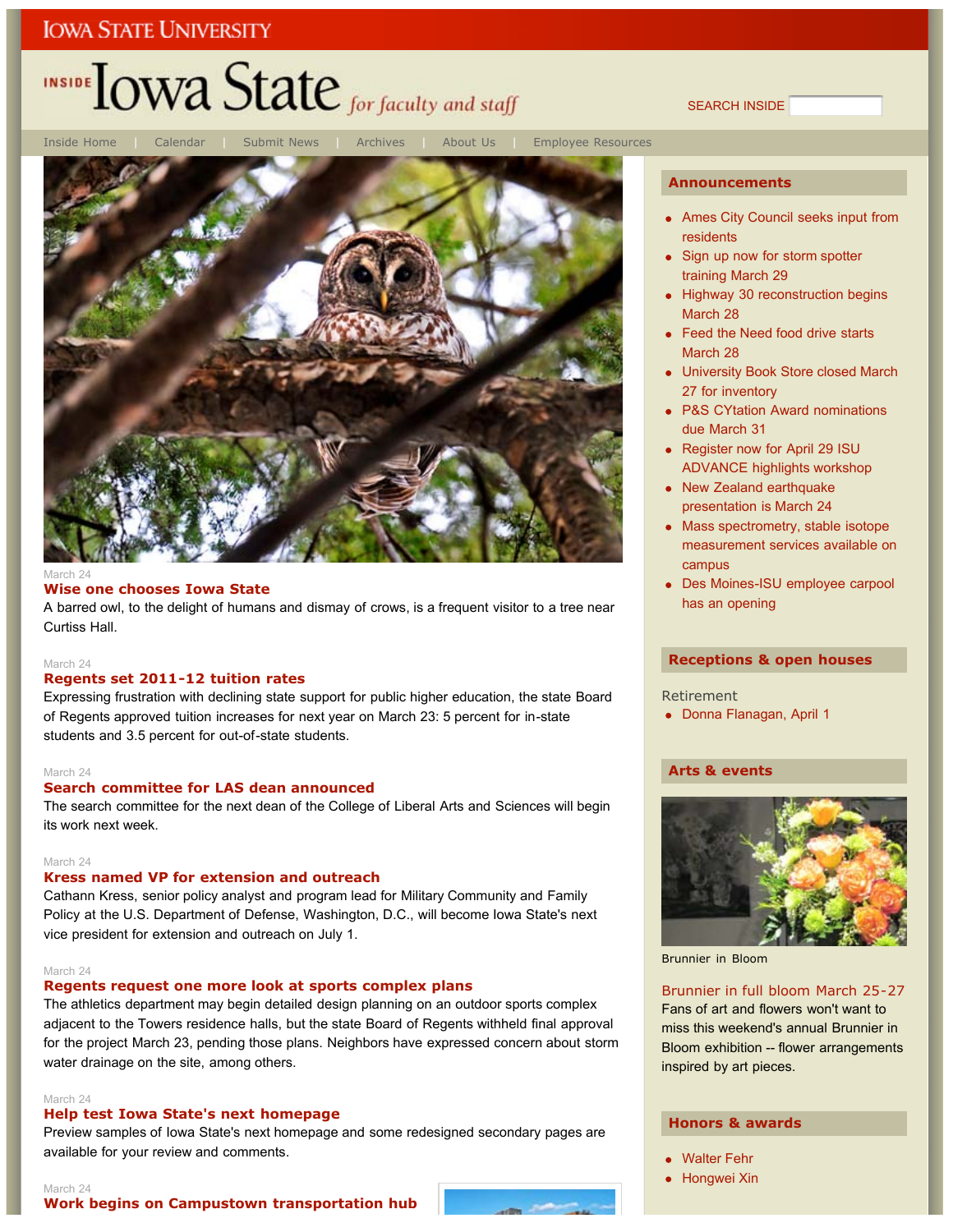Construction is under way on a new Ames intermodal transportation facility designed to accommodate commuter, bus, taxi and bike traffic. The hub, located on university property west of the Chamberlain Street intersection at Hayward Avenue, is expected to open in June 2012.



Transportation facility

#### March 24

#### **Diversity gets a new home**

Dawn Bratsch-Prince, chief diversity officer and associate provost for academic personnel, is charged with leading and directing Iowa State's diversity initiatives. Human resource services now is focused on equal opportunity and compliance.

Published by University Relations, inside@iastate.edu, (515) 294-7958, Ames, Iowa 50011. Copyright © 1995-2011, Iowa State University of Science and Technology. All rights reserved.

### **Around campus**

- ISU alumnus, adviser to U.S. secretary of state is Reiman Entrepreneurial Speaker
- New student group pushes for more diversity in education

### **Inside tools**

Print this edition (PDF) RSS | Twitter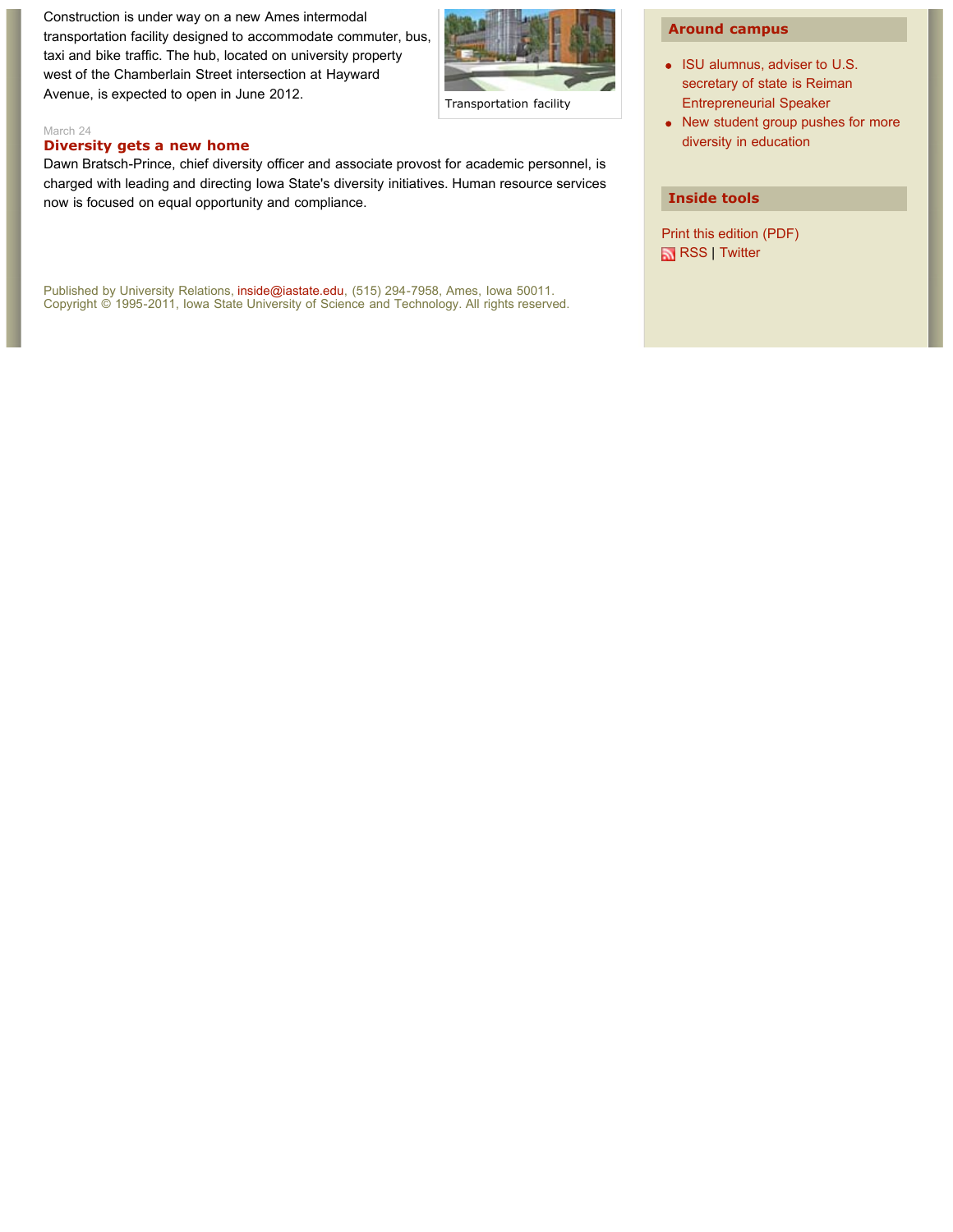# INSIDE **LOWA State** for faculty and staff

SEARCH INSIDE

March 24, 2011





*Photo by Bob Elbert.*

## **Wise one chooses ISU**

by Diana Pounds

Spring brought something special to those who hang out around Curtiss Hall. Several weeks ago, a barred owl took up residence in a tall tree on the east side of the building.

Employees who are lucky enough to have east-facing windows are enjoying close-ups of the big bird, who often perches just 15 feet away. Prime spectating spots are on the first or second floors of Curtiss, depending on the owl's choice of limb.

Beth Weiser, a program assistant in agriculture and life sciences administration, said visitors from other parts of campus are dropping by Curtiss to check out the owl.

Not quite so enamored with the newcomer are resident crows, which can be seen and heard harassing the creature, Weiser said. Unruffled, the owl has retained its spot among a grove of Canadian hemlock trees for five to six weeks. Owl gazers should look for the tallest tree in the grove that sits between the main part of Curtiss and its

ISU's Canadian hemlock: Lovely, educational

connecting semicircular auditorium. The grove is on the north side of the connection.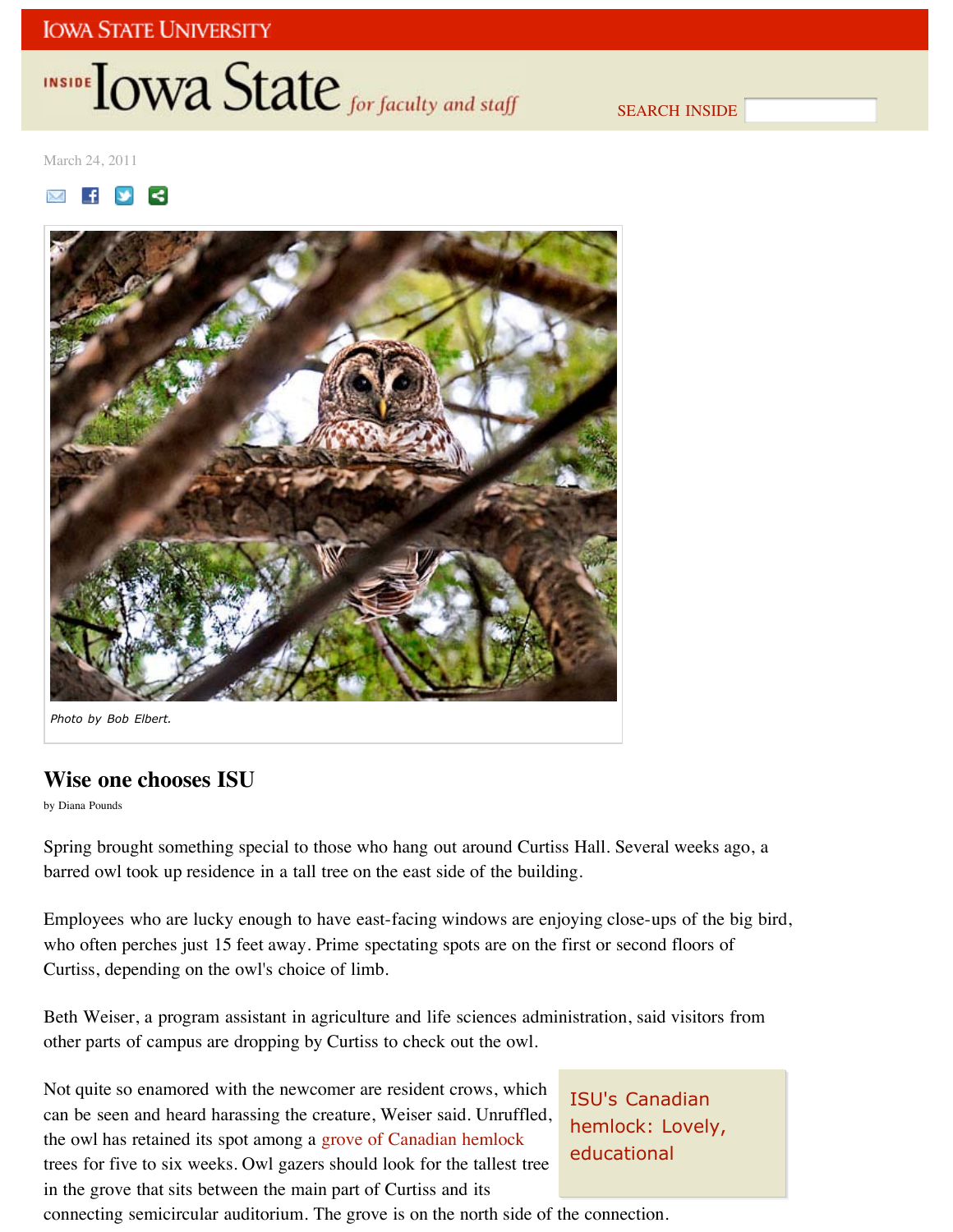## **'Who cooks for you?'**

Wildlife extension specialist Rebecca Christoffel said the Iowa State campus is a perfect habitat for barred owls, who prefer floodplain areas. She reports the owl's song sounds something like this: "Who cooks for you? Who cooks for you? Who cooks for you ... all?"

This YouTube video shares an up-close look at a barred owl vocalizing in a forest.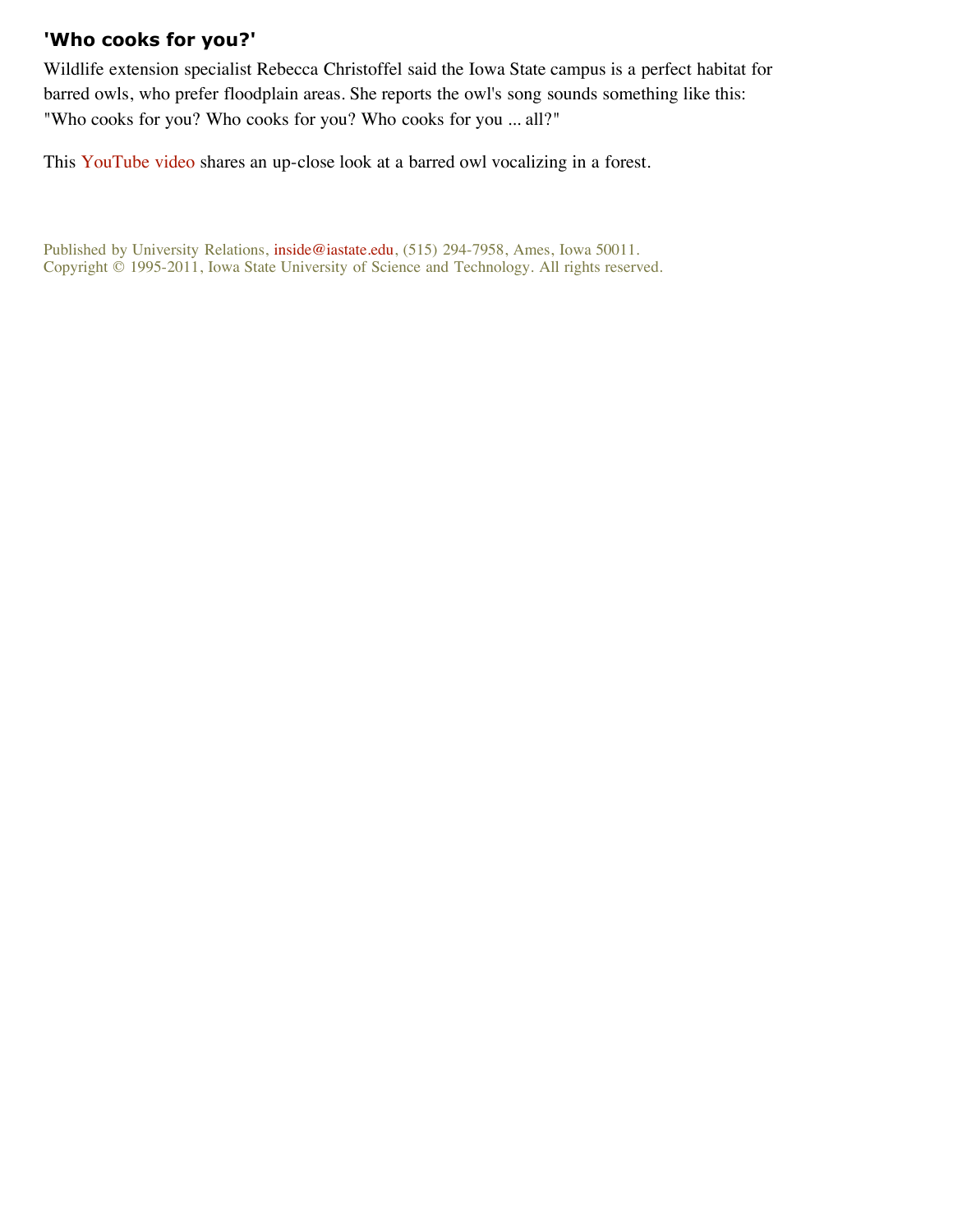# **INSIDE TOWA State** for faculty and staff

SEARCH INSIDE

March 24, 2011



## **Regents approve 5 percent tuition hike for in-state students**

by Anne Krapfl

On a 7-2 vote, the state Board of Regents approved tuition and fee rates for next year at its March 23 meeting in Ames. At Iowa State, resident students, both undergraduate and graduate, will pay 5 percent more in tuition; out-of-state students will pay 3.5 percent more. The tuition increase equates to \$306 for resident undergraduates and \$356 for resident graduate students, and \$612 for out-of-state undergraduates and \$644 for out-of-state graduate students.

**More regents coverage** Sports complex moves into final design phase

Regents Michael Gartner and Ruth Harkin voted against the increase.

With the new recreation facility scheduled to open in August, all Iowa State students will pay an additional \$180 per year in mandatory fees -- roughly a 20 percent increase over current fees -- to begin to pay off the bond debt on that facility. As a result, combined tuition and fees will go up about 7 percent for resident students and 4.3 percent for nonresident students. A resident undergraduate will pay \$7,485 for the year; a resident graduate student will pay \$8,507.

Gartner proposed a "rollback" plan that would incrementally reduce the tuition increase -- for in-state undergraduates only -- from a 5 percent maximum if the Iowa Legislature were to approve higher appropriations this spring than what's in Gov. Terry Branstad's proposed budget. (The Branstad budget reduces funding for the three regent universities by \$36.7 million, or 7.6 percent, from current levels). Gartner said he hoped to demonstrate to elected officials "the impact of their decision on their constituents depending on if those numbers [appropriations] rise or fall."

Other regents expressed unwillingness to try to "make a deal" with the legislature at this late date and some urgency to set tuition rates so prospective students can make decisions and schools can finalize financial aid packages for students. The board did not support Gartner's proposal.

## **Differential tuition**

The board also approved Iowa State's three requests for differential tuition next year. They are:

- Juniors and seniors in both the agricultural systems technology and industrial technology majors, College of Agriculture and Life Sciences, will pay \$584 extra next fall, the first of three annual increments.
- In the third and final year of a request, juniors and seniors in the College of Business will pay an additional \$500 above their peers in other colleges.
- Business graduate students will pay an additional \$1,600 next year to make up the difference between undergraduate and graduate tuitions in the college as a result of the undergraduate differential tuition.

Following four years of differential increases (2006-07 through 2009-10), juniors and seniors in the College of Engineering continue to pay about \$2,000 more annually in differential tuition.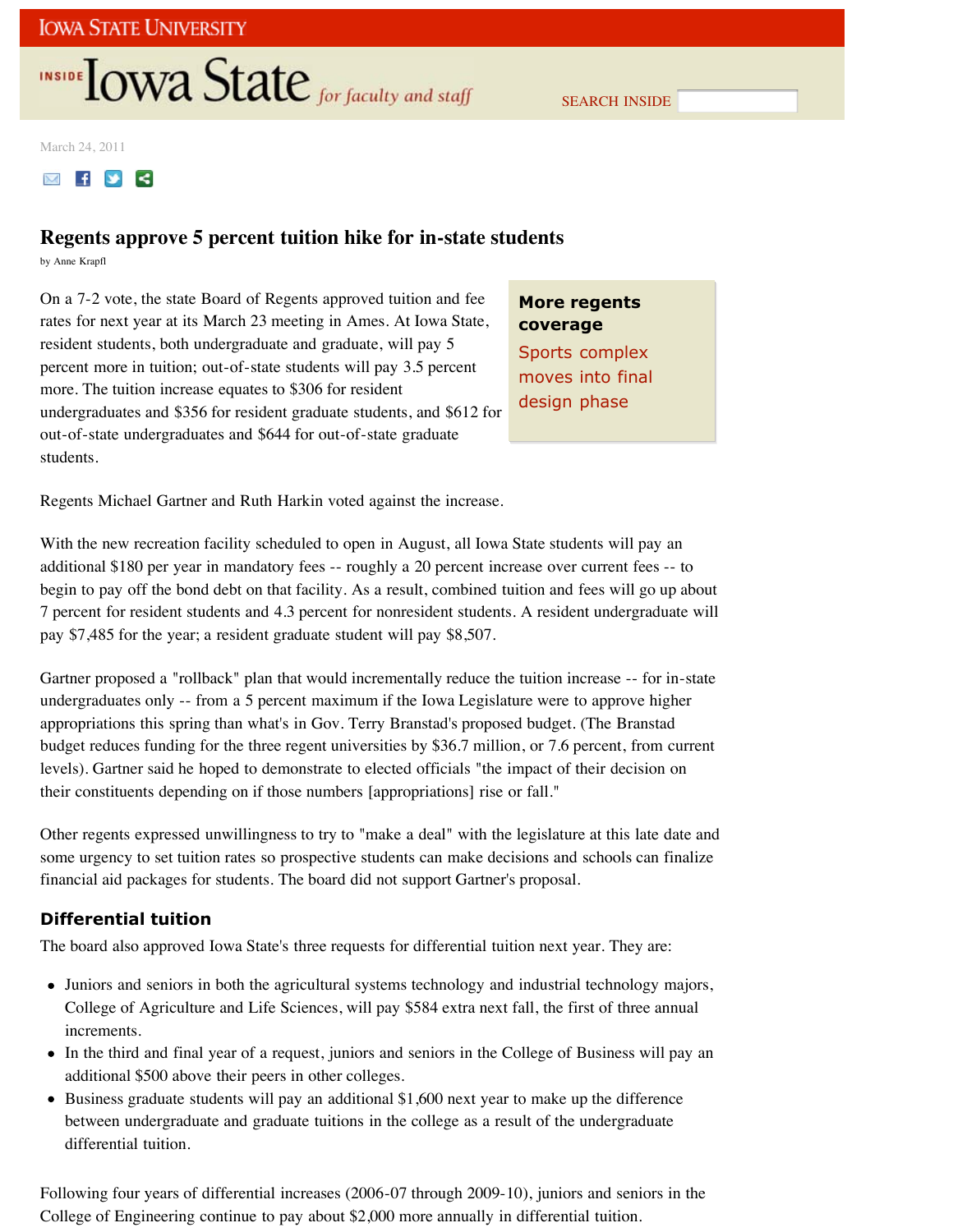| <b>ILL</b> TURNUM AND MANUALUM TEES |                             |                             |                                    |                             |  |
|-------------------------------------|-----------------------------|-----------------------------|------------------------------------|-----------------------------|--|
|                                     | Tuition only<br>$2011 - 12$ | Increase<br>over<br>2010-11 | Tuition<br>and fees<br>$2011 - 12$ | Increase<br>over<br>2010-11 |  |
| <b>Iowa residents</b>               |                             |                             |                                    |                             |  |
| Undergraduate                       | \$6,408                     | 5.0%                        | \$7,485                            | 7.0%                        |  |
| Business upper division*            | \$7,990                     | 12.0%                       | \$9,107                            | 12.9%                       |  |
| AST/IT upper division*              | \$6,992                     | 14.6%                       | \$8,285                            | 14.9%                       |  |
| Engineering upper division          | \$8,494                     | 5.0%                        | \$9,787                            | 6.4%                        |  |
|                                     |                             |                             |                                    |                             |  |
| Graduate                            | \$7,476                     | 5.0%                        | \$8,507                            | 6.8%                        |  |
| Business graduate*                  | \$9,076                     | 27.5%                       | \$10,147                           | 26.7%                       |  |
| Engineering graduate                | \$8,616                     | 5.0%                        | \$9,909                            | 6.4%                        |  |
| Vet Med, years 1-3                  | \$17,456                    | 5.0%                        | \$18,533                           | 5.8%                        |  |
| Vet Med, year 4                     | \$25,803                    | 5.0%                        | \$26,880                           | 5.5%                        |  |
| <b>Non-resident students</b>        |                             |                             |                                    |                             |  |
| Undergraduate                       | \$18,280                    | 3.5%                        | \$19,357                           | 4.3%                        |  |
| Business upper division*            | \$19,844                    | 6.2%                        | \$20,961                           | 6.8%                        |  |
| AST/IT upper division*              | \$18,864                    | 6.8%                        | \$20,157                           | 7.3%                        |  |
| Engineering upper division          | \$20,264                    | 3.5%                        | \$21,557                           | 4.2%                        |  |
|                                     |                             |                             |                                    |                             |  |
| Graduate                            | \$19,192                    | 3.5%                        | \$20,223                           | 4.3%                        |  |
| Business graduate*                  | \$20,792                    | 12.1%                       | \$21,863                           | 12.5%                       |  |
| Engineering graduate                | \$20,280                    | 3.5%                        | \$21,573                           | 4.2%                        |  |
| Vet Med, years 1-3                  | \$39,990                    | 3.1%                        | \$41,067                           | 3.5%                        |  |
| Vet Med, year 4                     | \$48,039                    | 3.1%                        | \$49,116                           | 3.4%                        |  |

**FY12 Tuition and mandatory fees**

*\*Reflects differential tuitions*

*AST/IT: Agricultural Systems Technology and Industrial Technology majors*

## **New room and board rates**

The board took a first look at proposed room and board rates that would take effect May 9. Iowa State will offer students about 30 room or suite rates and eight apartment options, reflecting variables such as building, number of roommates and air conditioning.

Proposed residence hall rates vary from a 0.98 percent decrease to an increase of 5.19 percent. Campus apartment rates would rise between 1.9 percent and 3.8 percent. ISU's three student housing councils support the proposed rate increases.

Following a review of its meal plans last summer, ISU Dining revised its meal plan options. It eliminated weekly plans (semester plans remain) and will offer five meal plan options, three of which are new. The two existing plans would go up a proposed 1.91 percent and 3.62 percent.

Dining dollar packages would remain the same, with up to a 10 percent discount on the dollar for 600 dining dollars. Meal block plans -- designed as an on-campus meal option for campus apartment or off-campus students -- would increase between 13 and 14 percent, as proposed. Last summer's review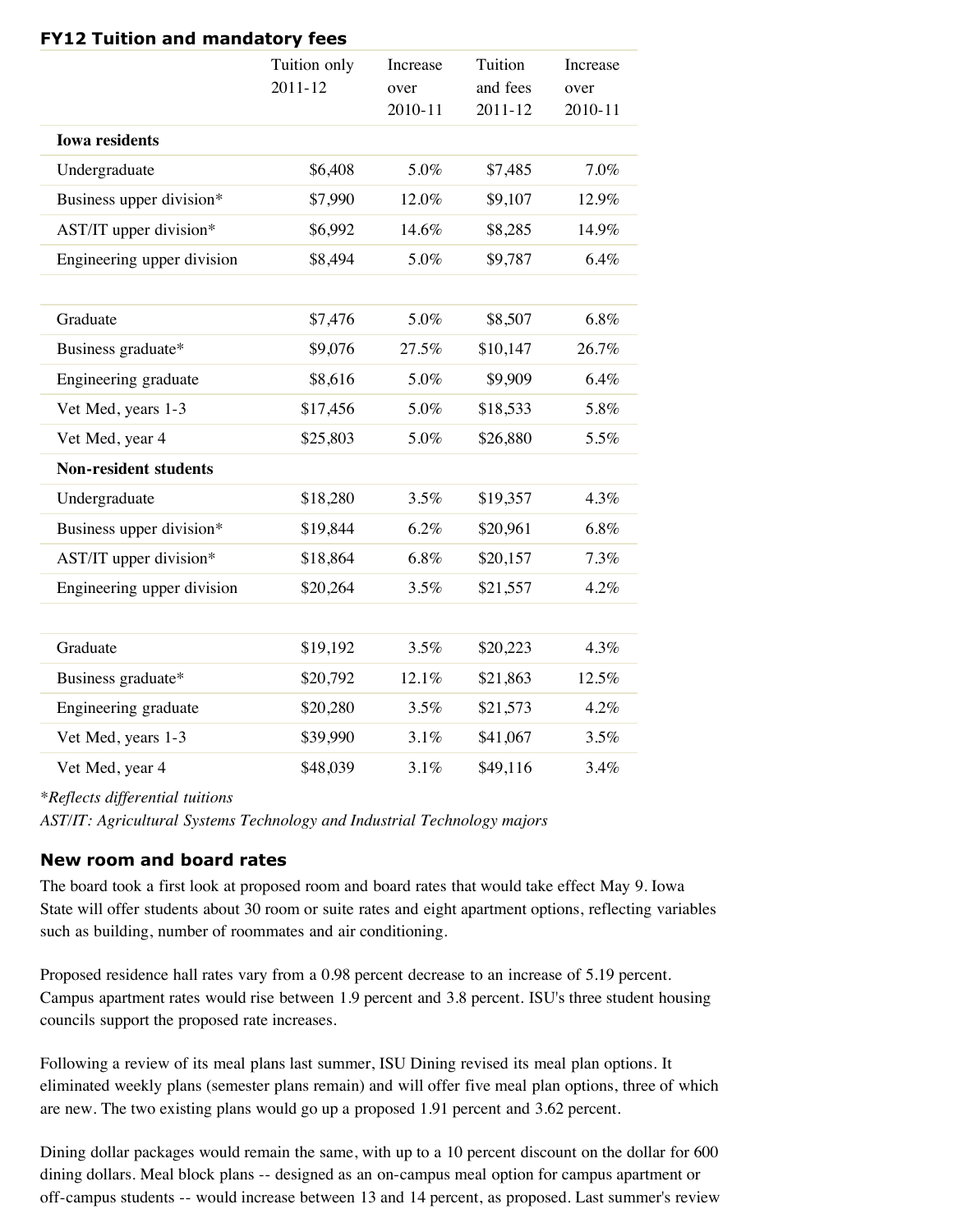showed that meal block plans were inequitable compared to the meal plan rates on-campus students are required to purchase. All meal block plans still include a discount, between 6 and 9 percent, off the cash price of a meal.

For purposes of year-to-year comparisons, Iowa State uses a double room in Richardson Court and a meal plan of 225 meals/semester and \$200 dining dollars. This package would increase a proposed \$224, or 3.0 percent, next year.

In its five-year plan to the board, the residence department reported it opened fall 2010 semester with 9,403 students; a third-highest (ever) occupancy rate of 97.8 percent. Department officials anticipate an occupancy rate of 95.1 percent next year, with a gradual decline to 87.6 percent (727 fewer students) by fall 2016. Occupany rates are based on enrollment projections (which are declining), a five-year average on campus housing retention rates, and historical "capture" rates of new students just out of high school.

## **Honorary degree, stadium scoreboard**

In other business, the regents:

- Approved the former "miscellaneous" student fees (those not related to tuition) which, at the board's request, have been recategorized as either academic or administrative. Iowa State will raise by 5 percent the per-credit-hour rate for extension/continuing education workshops and summer course fees at the Iowa Lakeside Lab field station near Spencer. A 5 percent increase also will be applied to the new student programs fee and the enrollment fee for graduate students who have completed their coursework but not their thesis work.
- Approved Iowa State's request to award an Honorary Doctor of Science degree to University of Arizona president Robert Shelton for both "pioneering work in superconductivity and magnetism" and "outstanding scientific and academic leadership in major administrative positions at several universities." Shelton was an ISU faculty member in the physics department from 1978 to 1987. He served at the universities of California, Davis (1987-2001) and North Carolina, Chapel Hill (2001-06), prior to his presidency at Arizona. Shelton will be honored at this spring's commencement.
- Approved an increase in the not-to-exceed cost of a new video scoreboard and sound system at  $\bullet$ Jack Trice Stadium, from \$4 million to \$5 million. The increase is due primarily to revised costs to build the necessary support structure above the Jacobson Building, where the system will be installed.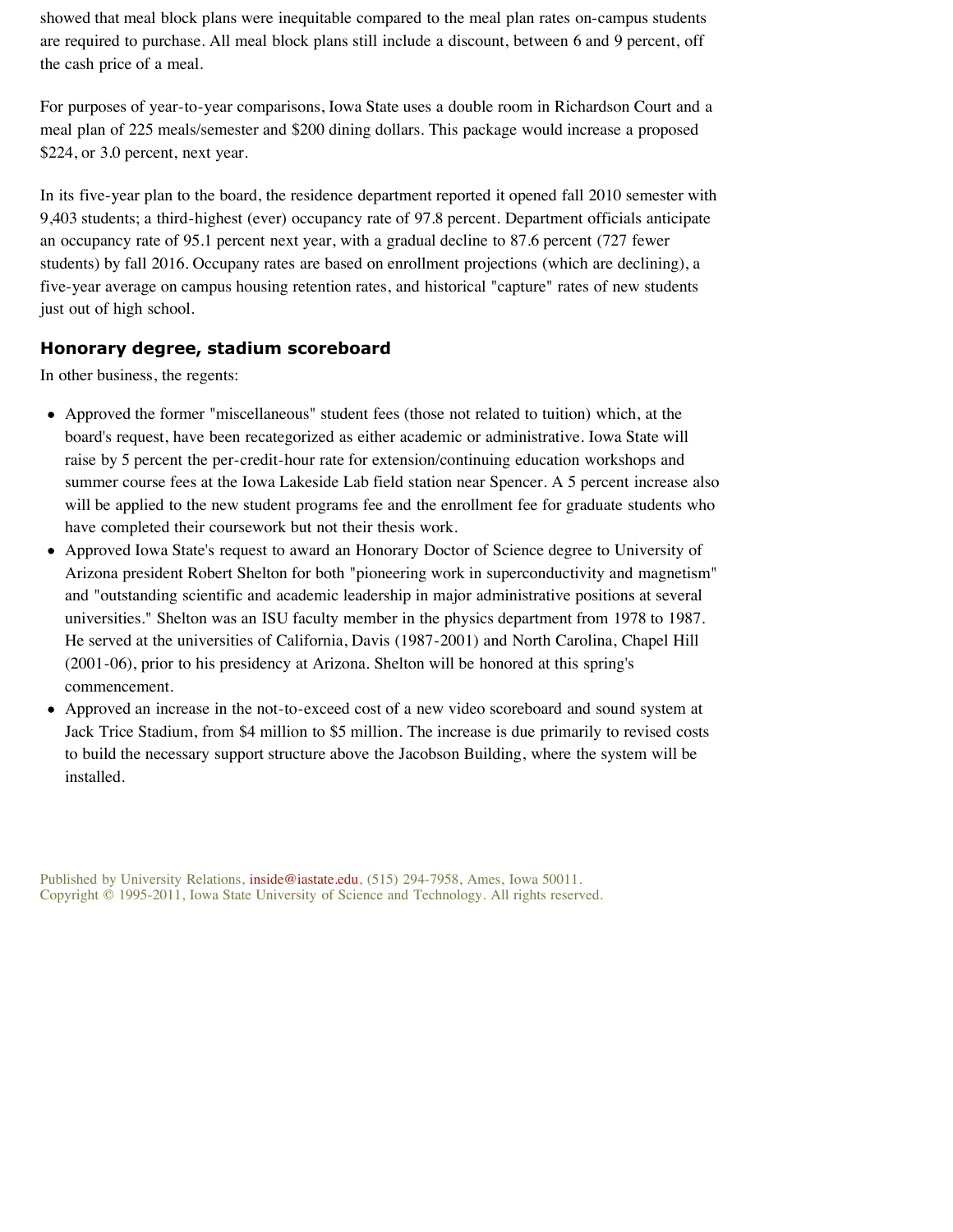# INSIDE **IOWA State** for faculty and staff

March 24, 2011



## **Search begins for next dean of the College of Liberal Arts and Sciences**

by Diana Pounds

The search is under way for the next dean of the College of Liberal Arts and Sciences. Executive vice president and provost Elizabeth Hoffman identified a 20-member search committee to seek a successor to LAS dean Michael Whiteford, who will retire on June 30.

Search committee co-chairs are Jonathan Wickert, dean of the College of Engineering, and David Holger, associate provost for academic programs and dean of the Graduate College. The committee will begin its work next week and anticipates a new dean will be named by the end of fall semester 2011 and on the job no later than July 2012.

Starting this July 1, David Oliver, professor of genetics, development, and cell biology and associate dean of LAS, will serve as interim dean.

Nominations for the LAS post may be submitted to provost Hoffman, bhoffman@iastate.edu, or cochairs Wickert, wickert@iastate.edu, and Holger, holger@iastate.ed.

## **Search committee**

Members of the LAS dean search committee are:

- Jonathan Wickert, committee co-chair and dean of the College of Engineering
- David Holger, committee co-chair and associate provost for academic programs and dean of the Graduate College
- James Andrews, professor, history
- Sawyer Baker, sophomore, political science
- Dennis Banasiak, LAS Advisory Council member
- Diane Birt, Distinguished Professor, food science and human nutrition
- Alicia Carriquiry, Distinguished Professor, statistics
- Barbara Ching, professor and chair, English
- Art Croyle, associate professor, art and design
- Veronica Dark, professor, psychology
- Bill David, University Professor, music
- Wyndolyn Ludwikowski, a graduate student in psychology
- Malika Jeffries-El, assistant professor, chemistry
- Eric Northway, senior lecturer, philosophy and religious studies
- Emily Olson, academic adviser, LAS
- David Peterson, associate professor, political science
- Loreto Prieto, professor, psychology and U.S. Latino/a Studies
- Kay Runge, past LAS Advisory Council member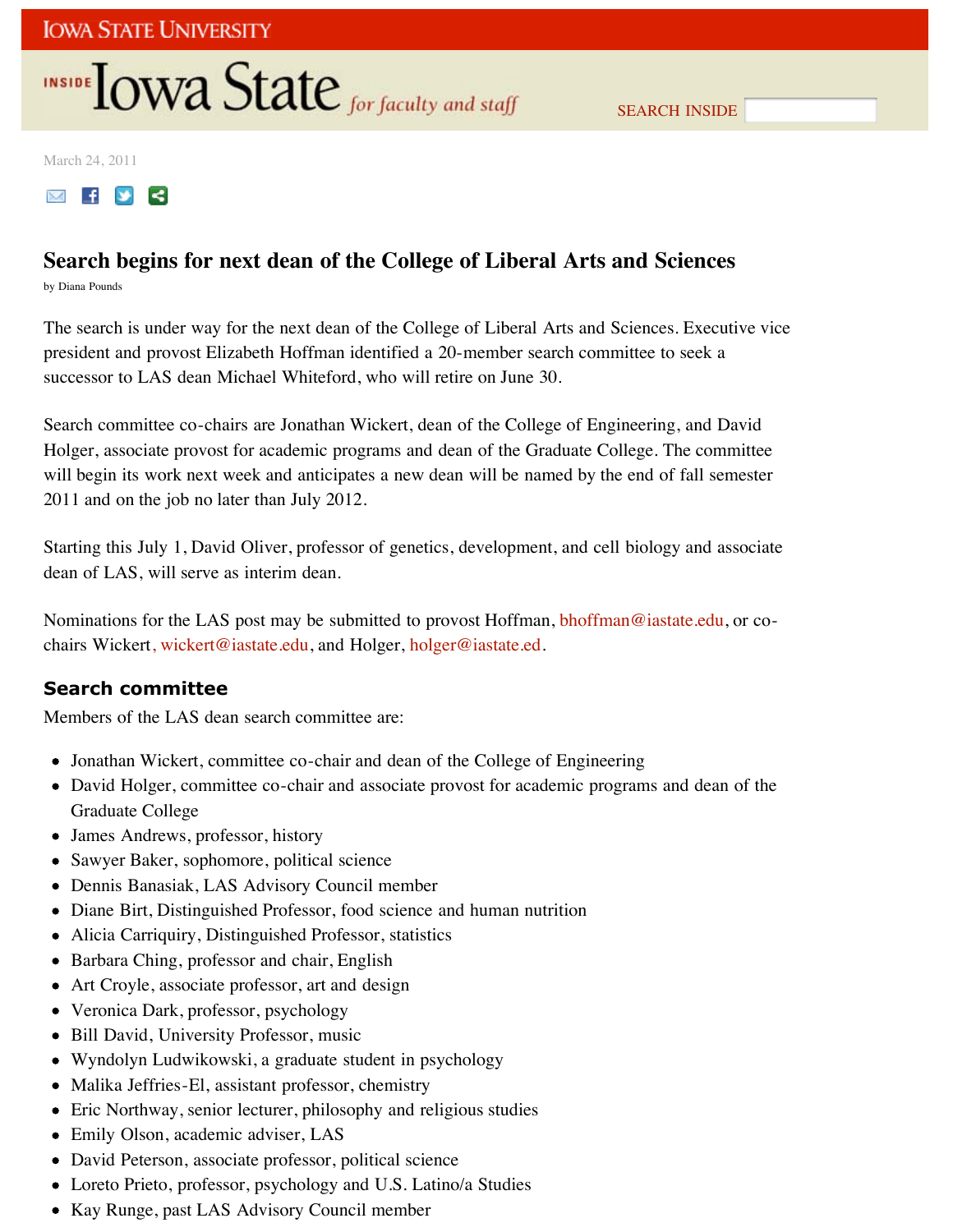- Rob Wallace, associate professor, ecology, evolution and organismal biology
- Wendy Wintersteen, dean of the College of Agriculture and Life Sciences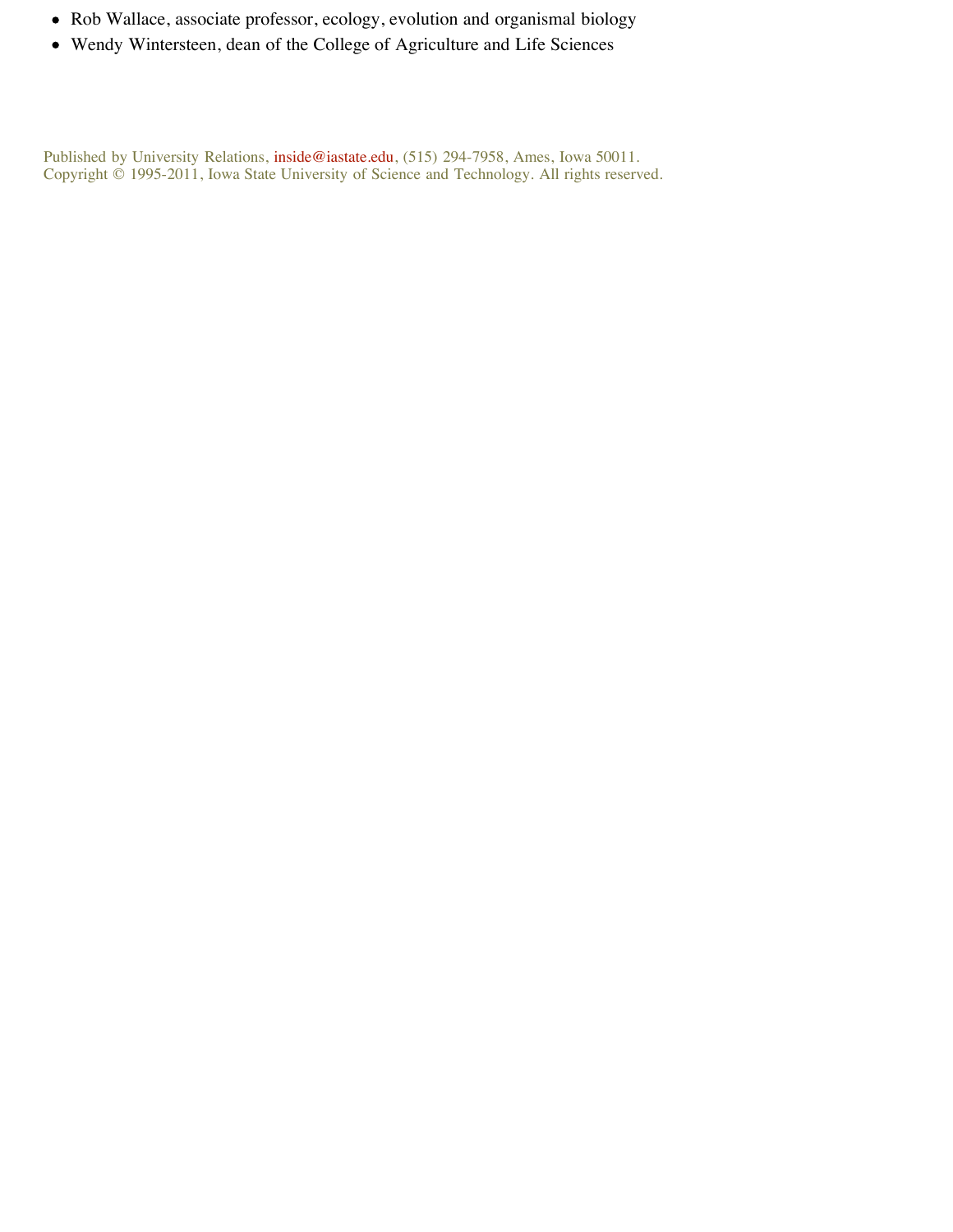# **INSIDE TOWA State** for faculty and staff

SEARCH INSIDE

March 24, 2011



## **Kress named vice president for extension and outreach**

by Annette Hacker, News Service

Cathann Kress, senior policy analyst and program lead for Military Community and Family Policy at the U.S. Department of Defense, Washington, D.C., will become Iowa State's next vice president for extension and outreach. Kress will begin her new role on July 1.

In her role as vice president, Kress will serve as director of ISU Extension, which connects Iowans with Iowa State resources through educational opportunities that promote healthy people, support healthy environments and advance healthy economies. ISU Extension program areas include 4- H/youth development, community and economic development, agriculture and natural resources, families, and the Center for Industrial Research and Service.

Kress succeeds Jack Payne, who accepted a position at the University of Florida, Gainesville, last May. Gerald "Jerry" Miller, longtime faculty member and administrator at Iowa State, has served as interim vice president for extension and outreach since June 1, 2010.

## **'Tremendous experience'**

"I am very excited that Cathann will be joining us," said executive vice president and provost Elizabeth Hoffman. "Her experience and vision make her just the right person to lead ISU Extension during these challenging economic times and well into the future. I also want to extend a special thank you to Jerry Miller, who has led Extension as interim vice president over the past year. Following the extensive reorganization, his steady hand, kindness, and deep understanding of Extension have been invaluable."

President Gregory Geoffroy noted, "Cathann has tremendous experience with Extension and in working with people. She's a graduate of both Iowa State and the University of Iowa, and she started her career with Extension right here in Iowa, so she is very familiar with the state. She has held top state and national positions in Extension, and she will provide great leadership for Extension in Iowa."

Prior to joining the Department of Defense in 2008, Kress was director of youth development for the U.S. Department of Agriculture's Cooperative State Research, Education and Extension Service (CSREES) in Washington, D.C., for six years. There, she provided national leadership for youth programs administered through cooperative extension and land-grant universities, including 4-H, USDA-military partnerships, rural youth opportunity programs and Children, Youth and Families at-Risk (CYFAR). She also established the mission and role of the National 4-H headquarters.

From 2000 to 2002, Kress was assistant director of Cornell University's (Ithaca, N.Y.) cooperative extension and the state program leader for 4-H Youth Development. She also served as an adjunct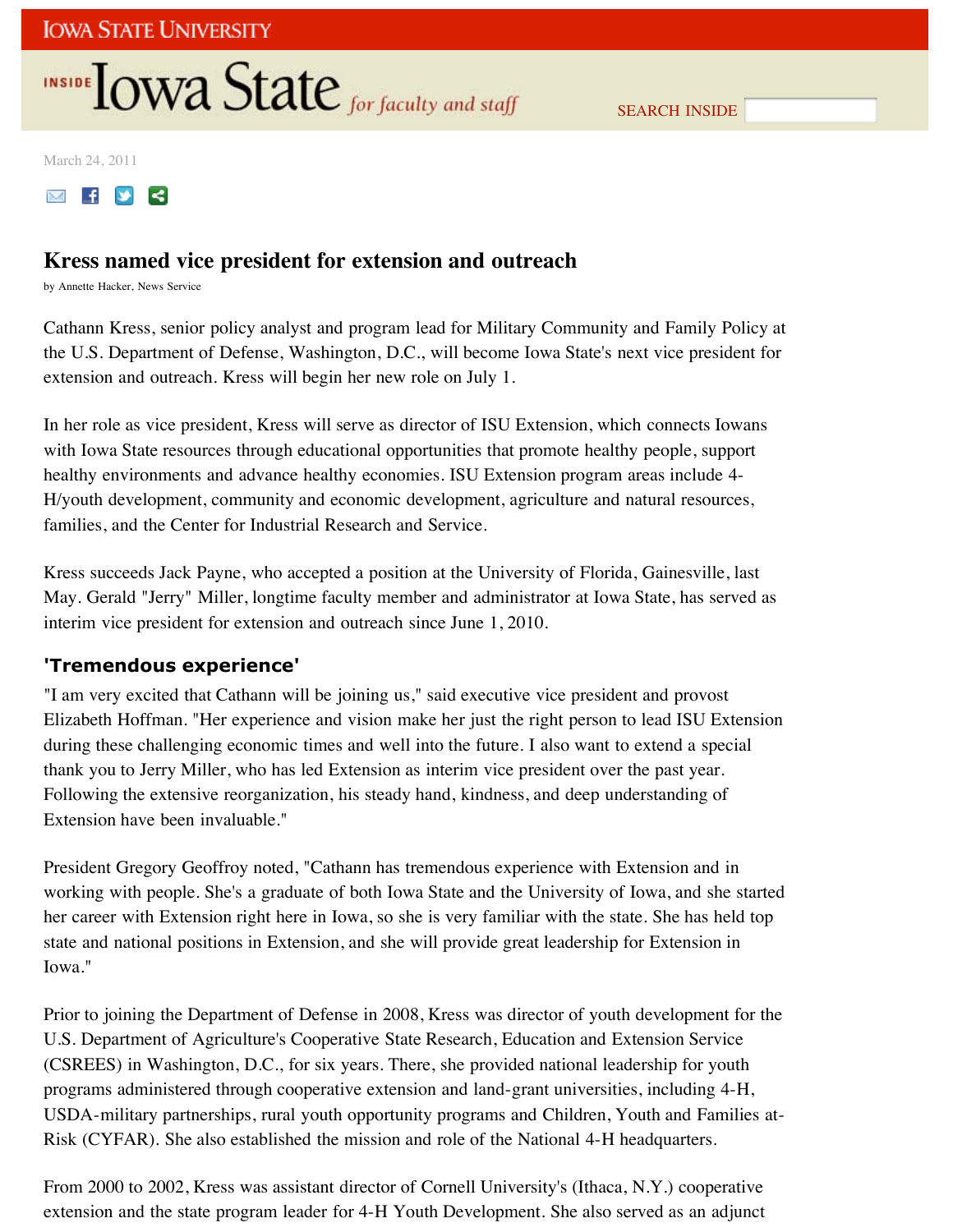faculty member in the Department of Education, College of Agriculture and Life Sciences at Cornell; and as acting executive director (in 2002) of the New York State 4-H Foundation.

## **Coming home**

A native of Sharon Center, Iowa, Kress taught psychology at Kirkwood Community College in the late 1980s and served as a youth development specialist and a youth and family violence specialist for ISU Extension from 1992 to 2000. She earned a bachelor of science in social work from Iowa State (1983), and a master's in counseling (1986) and a Ph.D. in education (1990) from Iowa.

"I'm honored to return to Iowa State and to serve the people of Iowa," Kress said. "I directly benefited from Iowa's commitment to education, and am a product of an excellent Iowa high school and two Iowa universities which prepared me well. Iowa State has affirmed the three-fold, land-grant mission: teaching, research and service for the public good. I look forward to working with dedicated volunteers, faculty and staff who have earned national reputations, and an institution which understands its role to both educate and innovate. And I will welcome feedback from the people of Iowa, which is critical to fulfilling our mission and continuing to provide relevant, high-impact programs for the state."

College of Agriculture and Life Sciences Dean Wendy Wintersteen and David Holger, associate provost for academic programs and dean of the Graduate College, chaired the search committee.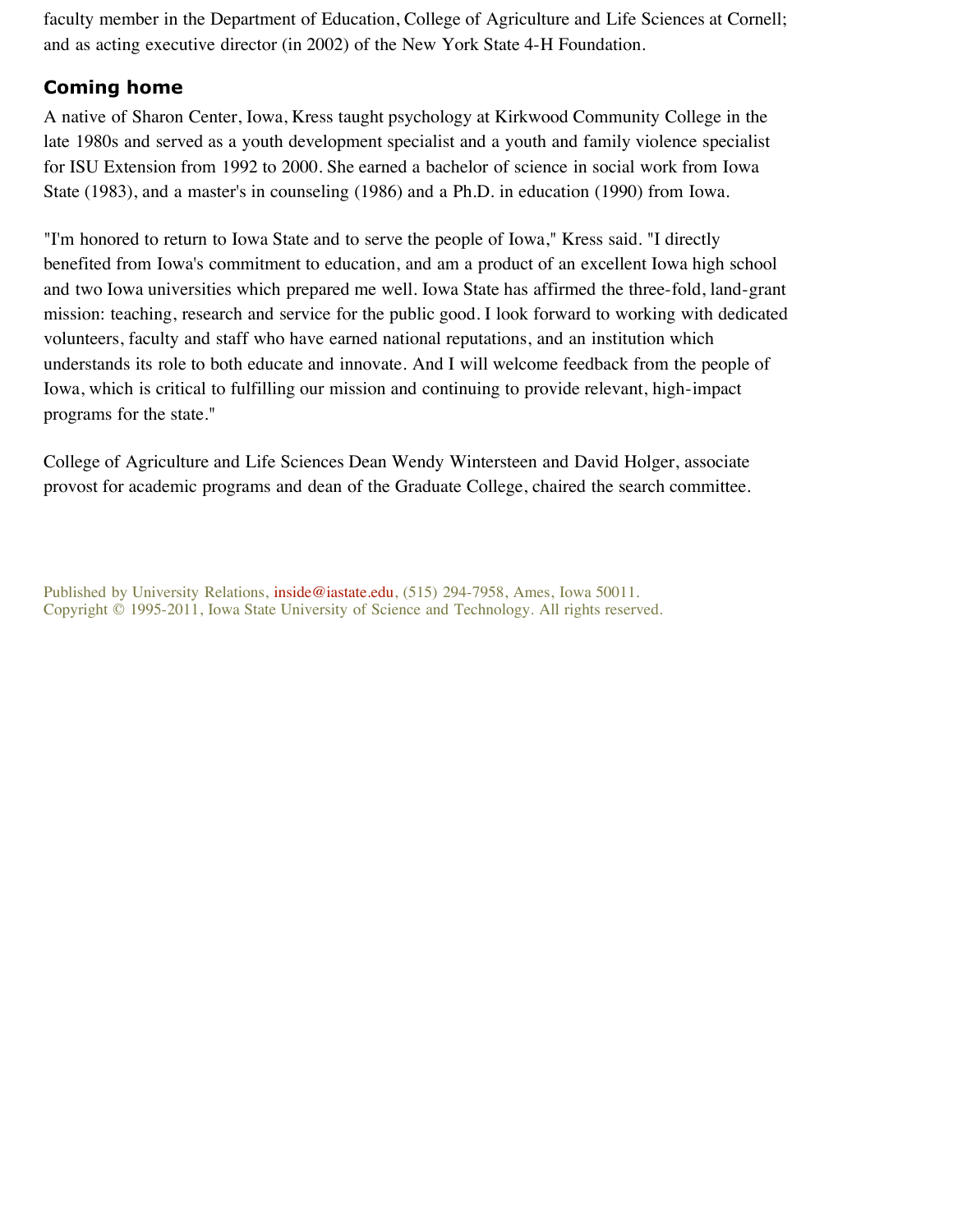# **INSIDE OWA State** for faculty and staff

SEARCH INSIDE

March 24, 2011

**MIFY** 

## **Sports complex moves into final design phase; regents ask for one more look** by Anne Krapfl

The athletics department received state Board of Regents approval March 23 to begin a detailed design of an outdoor sports complex on the green space east of the Towers residence halls. Stopping short of giving the final green light to construction, the board asked to review the final design, especially plans for storm water runoff and site drainage, before the project goes out for bid early this summer.

# **More regents coverage**

Regents approve 2011-12 tuition rates

The complex will provide practice and competition facilities for the women's soccer and softball, and men's and women's track and field teams. Its estimated cost, \$13 million, will be covered by annual athletics revenues and private gifts and financed over 15 years. No general university funds or student fees will be used.

Vice president for business and finance Warren Madden summarized several months of university officials' discussions with neighbors along the east and north side of the sports complex site. Madden said the preliminary site plan has been modified to address concerns about lighting, noise and parking. He said that in the final design, Iowa State will address the neighbors' concern about storm water runoff.

"We are aware that some in the neighborhood wish this project wouldn't happen at all," he said. "We believe this is an improved plan, and we will work within city and [Iowa Department of Natural Resources] requirements to try to respond to their concerns."

He said the intent is to actually improve water runoff at the site in the final design, not further hinder it, as neighbors fear.

Regent Robert Downer proposed delaying the board's final approval of the project until the detailed design is complete.

"Looking at the topography, drainage may be a difficult issue," he said. "I don't doubt anything anyone at the university has said. We want to be good neighbors."

## **Parking permit rates for next year**

The cost of ISU parking permits would rise about 3 percent on July 1, under proposed rates presented to the regents. The board will vote on parking fees at its April 27-28 meeting. Parking permit funds are used to pay operating expenses in the parking division and to upgrade and repair existing lots.

## **Parking permits: Proposed increases on July 1**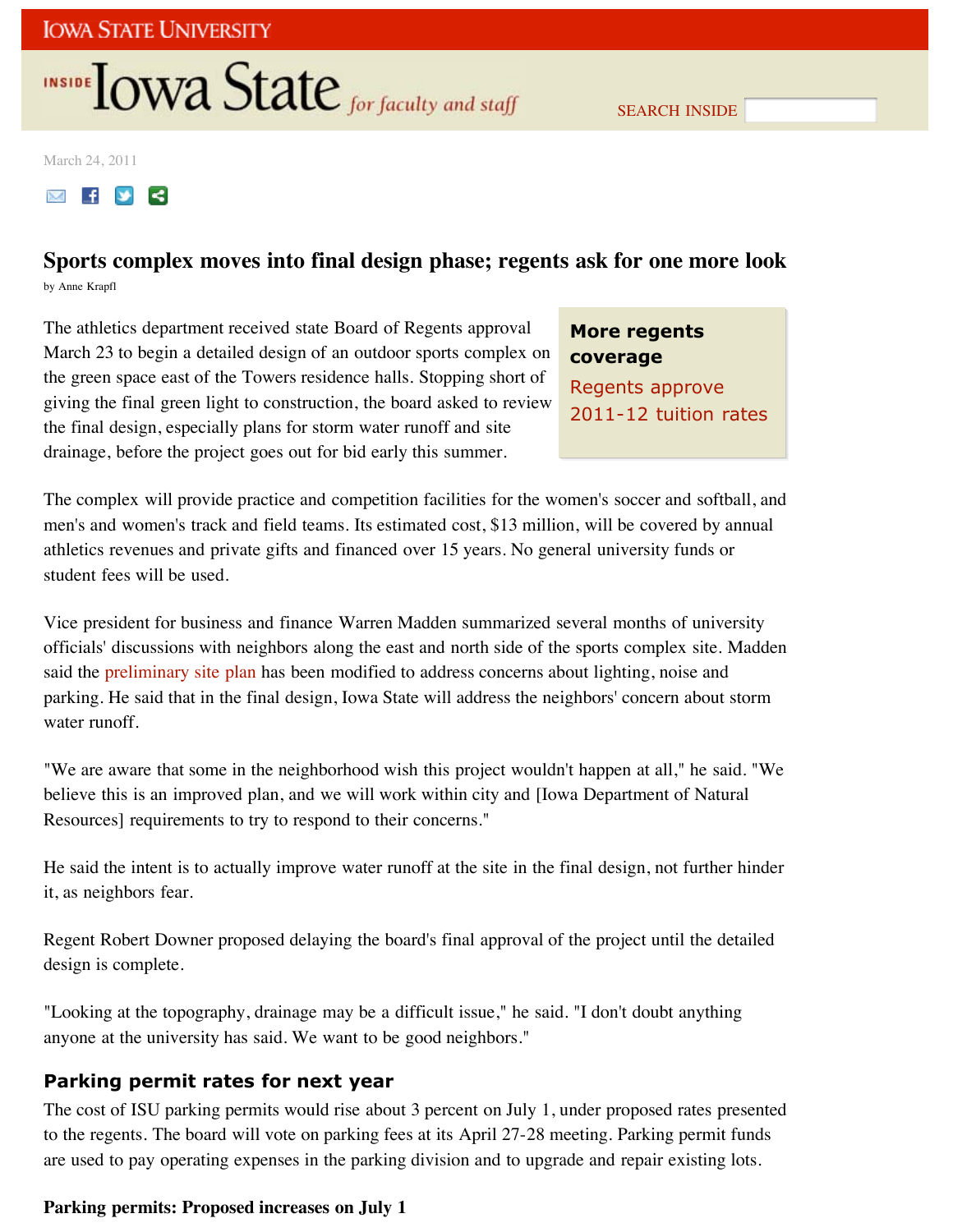| <b>Permit</b>       | <b>Proposed FY12</b> | <b>Current</b> | <b>Increase</b> |
|---------------------|----------------------|----------------|-----------------|
| Reserved            | \$471                | \$457          | 3.1%            |
| 24-hour reserved    | \$846                | \$821          | $3.0\%$         |
| General staff*      | \$132                | \$128          | $3.1\%$         |
| Departmental        | \$132                | \$128          | $3.1\%$         |
| Vendor              | \$171                | \$166          | $3.0\%$         |
| Motorcycle          | \$44                 | \$43           | 2.3%            |
| Memorial Union ramp |                      |                |                 |
| MU employee         | \$474                | \$462          | 2.6%            |
| Annual              | \$474                | \$462          | 2.6%            |
| Seasonal**          | \$202                | \$195          | 3.6%            |
| Summer              | \$162                | \$156          | 3.8%            |

\*Includes Residence, Ames Lab staff permits

\*\*Fall, Winter and Spring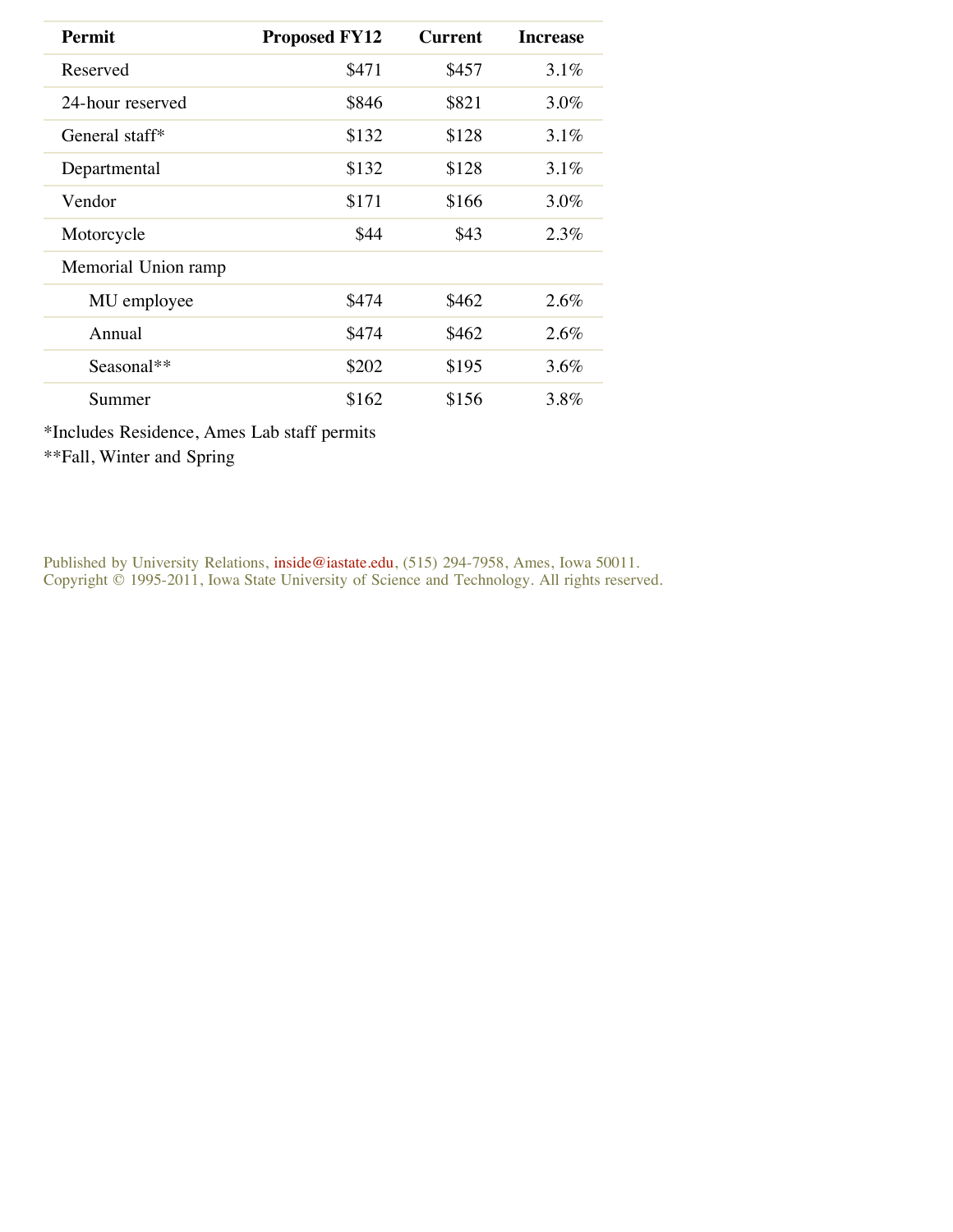# INSIDE **LOWA State** for faculty and staff

SEARCH INSIDE

March 24, 2011

**MIFY** 

## **Help test Iowa State's next homepage**

You can have a sneak peek and, perhaps, help tweak Iowa State University's next homepage. The new homepage will make its official public debut early this summer. However, a preview sample of the new page (and several key secondary pages) is available now at new-www.iastate.edu.

The web development team hopes the ISU community and others who use the university website will try the new pages and offer feedback.

"We're interested not only in what people think of the new look, but in how well the homepage helps them get where they want to go," said Diana Pounds, associate director in university relations. "The

## **Samples of new pages**

- Homepage
- ISU profile
- Student links, resources

homepage serves a broad audience, from current students to visitors who've never set foot on campus. It should provide a fast path to information for all of them.

"We've tested the sample homepage with various groups -- ISU students, faculty and staff, prospective students and their parents, and alumni," Pounds said. "Over the next few weeks, we hope that many others will take a look at the new page and tell us what they think."

## **How to comment**

Comments can be posted via a **feedback form**.

## **New Website FAQ**

More information on the homepage redesign is available on the New Website FAQ. The site will be updated frequently to reflect new questions and answers.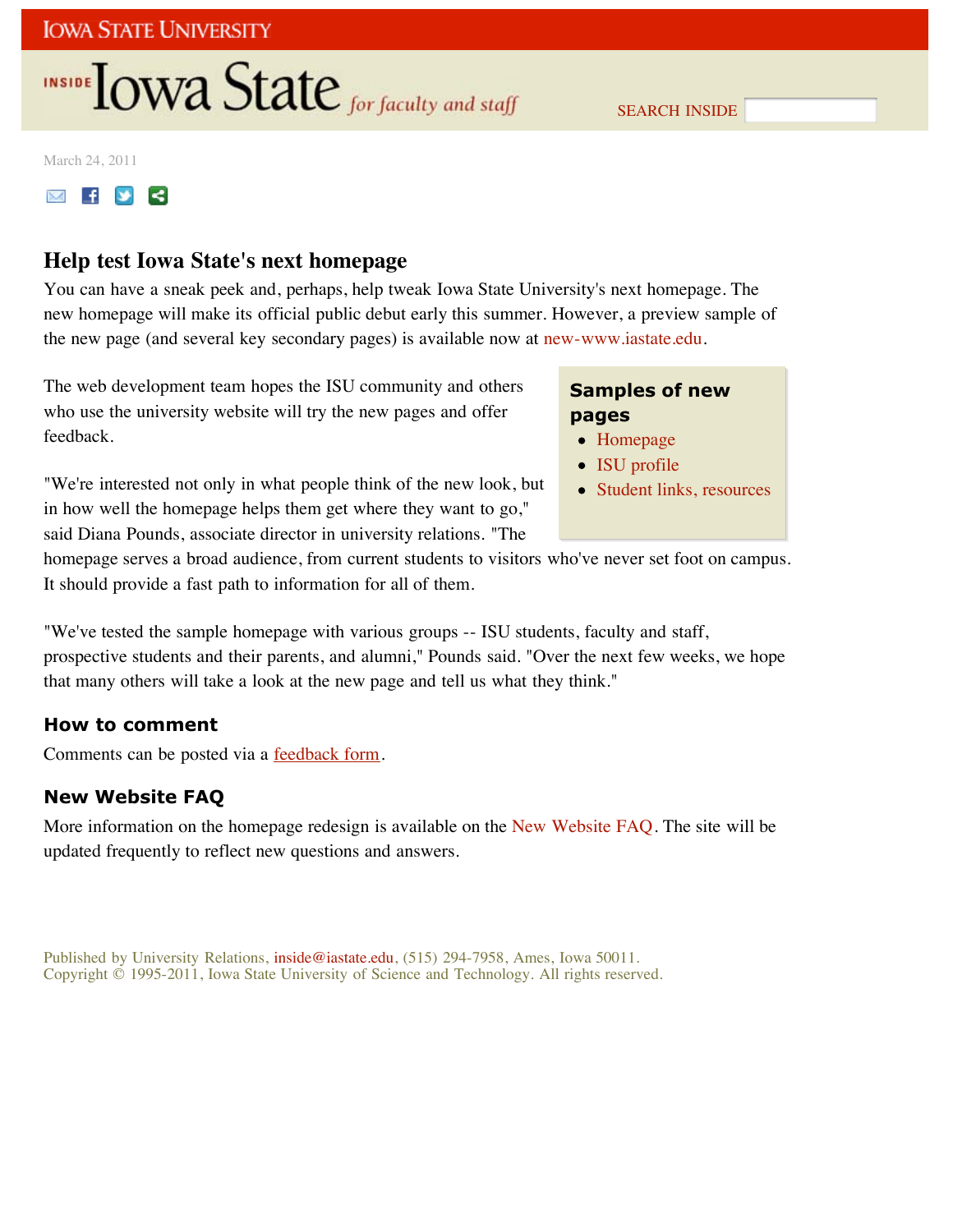# INSIDE TOWA State for faculty and staff

SEARCH INSIDE

March 24, 2011

## $\blacksquare$   $\blacksquare$   $\blacksquare$



## **Work begins on Campustown transportation hub**

by Erin Rosacker

Work has begun on the Ames intermodal transportation facility, located on university property west of the Chamberlain Street intersection at Hayward Avenue. It will provide more than 390 parking spots and accommodate commuter, bus, taxi and bike traffic.

Construction fences are up and crews are working to clear the area. ISU parking lot 60, which offered 236 spaces for residence hall and student government parking, was part of the space. Permit holders were moved to the Towers parking lots.

Jon Harvey, project manager and architect in facilities planning and management, said the intermodal facility is expected to be substantially complete by June 2012. He said that at a minimum, the project will be LEED certified silver, but crews are shooting for a gold rating.

CyRide will own the facility, which will include enclosed bus bays, a two-level parking ramp and a taxi stand. Federal grant funds, and Congressional and local matching dollars are paying for the \$9.2 million project. Iowa State has not committed any funding to the project, but has been contracted to manage the facility.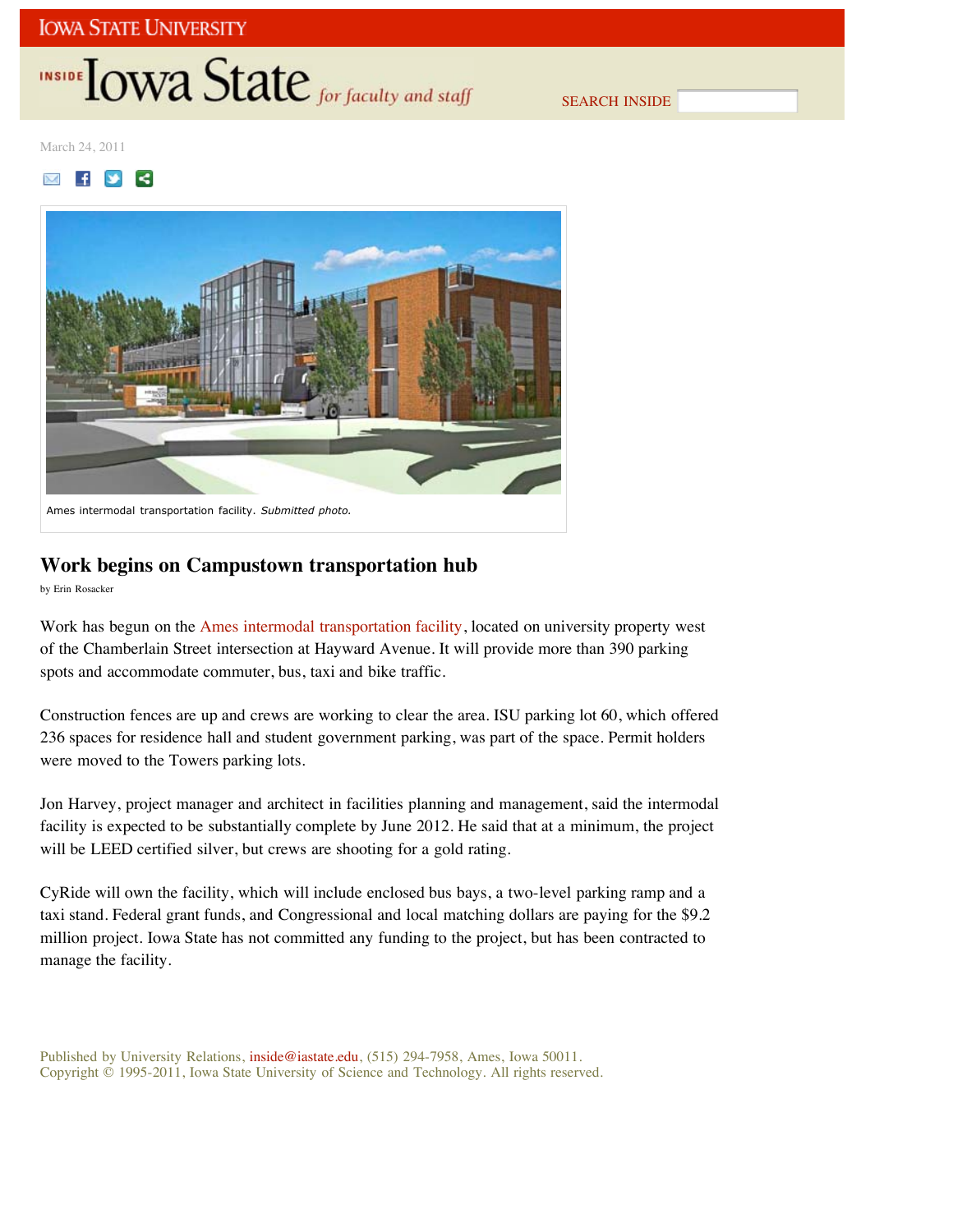# **INSIDE OWA State** for faculty and staff

SEARCH INSIDE

March 24, 2011



## **Diversity gets a new home**

by Paula Van Brocklin

Efforts to enhance diversity initiatives at ISU have resulted in a push to create a more centralized leadership function in the office of the executive vice president and provost.

Dawn Bratsch-Prince, who recently was appointed associate provost for academic personnel, also accepted the role of Iowa State's chief diversity officer. The university has not had a chief diversity officer before, signaling a move toward a more centralized plan for diversity at Iowa State.

"Since this office has the responsibility for the academic enterprise on campus, it seemed to be the right place to centralize and coordinate diversity efforts and provide some leadership," Bratsch-Prince said.

In her role as chief diversity officer, Bratsch-Prince chairs the University Committee on Diversity (formerly the Advisory Committee on Diversity Programming and Coordination), an advisory committee on diversity programming and issues at Iowa State. She envisions opportunities to get faculty more involved in existing diversity initiatives, such as the annual Iowa State Conference on Race and Ethnicity (ISCORE). She intends to lend support to the campus-wide efforts to attract a diverse pool of applicants for faculty and staff positions, and to make permanent some of the ISU ADVANCE initiatives that have resulted from a five-year National Science Foundation grant.

To assist with her efforts, Bratsch-Prince is in the process of hiring an equity and diversity coordinator; she hopes to fill the position by May 1. This person will assist Bratsch-Prince in all aspects of diversity planning and administration, and will have a significant role on the university work/life committee and with the ADVANCE programs.

"I think it's important for us to be cognizant of the fact that the [2010-15 ISU strategic plan] talks about the diversity of faculty, students and staff, and respect for diversity of people and ideas," Bratsch-Prince said. "So, investment in this new equity and diversity coordinator position and in a chief diversity officer really does align with our vision for our future as an institution."

## **HRS to focus on compliance**

With the chief diversity officer located in the executive vice president and provost's office, human resource services is shifting its focus from diversity programming to compliance. As an equal opportunity/affirmative action employer, Iowa State must provide the federal government with statistical information on employees to make sure the university is complying with federal rules and regulations.

Last fall, Carla Espinoza, associate vice president of HRS, became the university's interim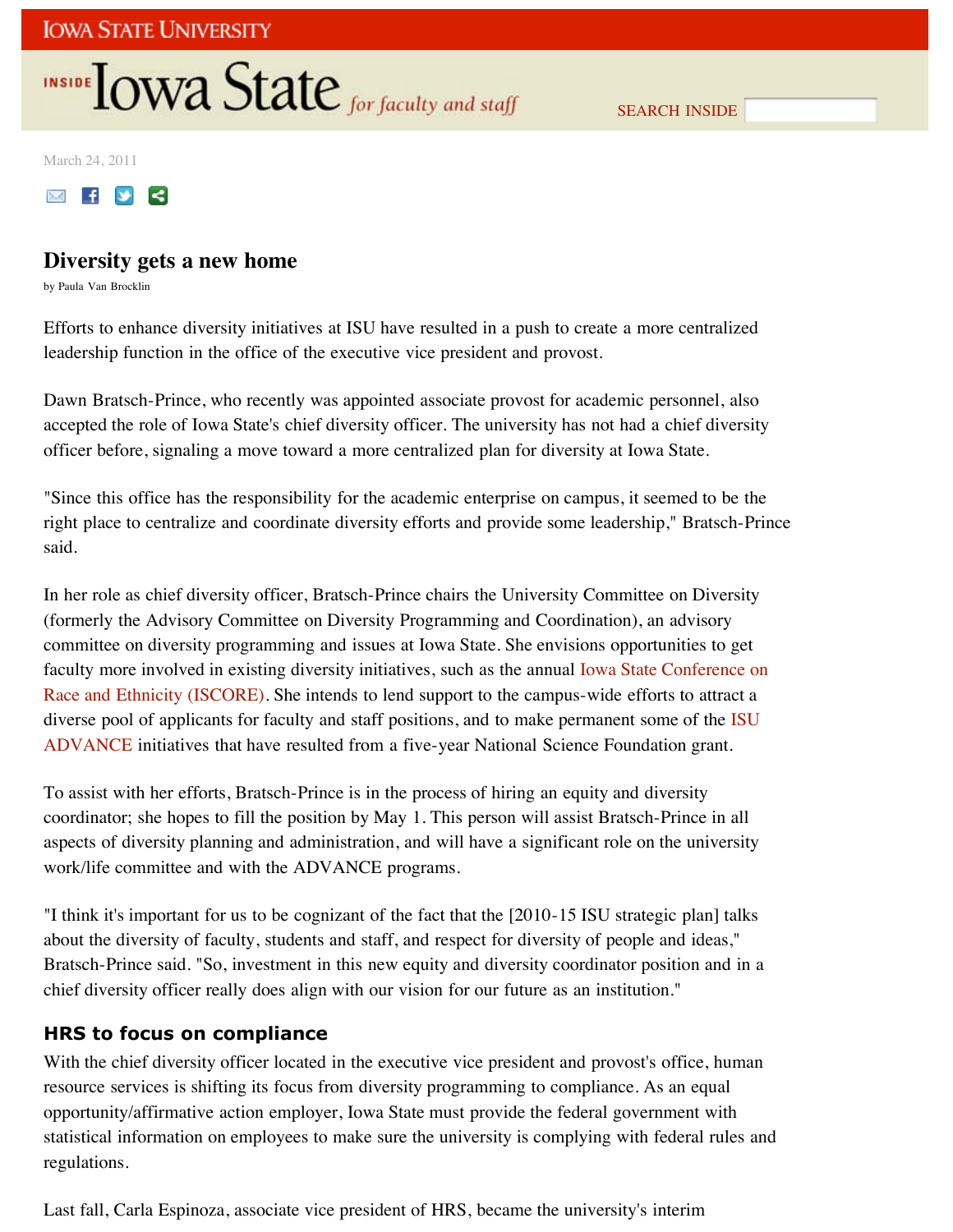compliance officer. A search for a new compliance director will begin in April, and the position should be filled this summer. The department received a name change as well, from equal opportunity and diversity (EOD) to equal opportunity and compliance (EOC).

A focus on compliance is a necessary change, Espinoza said. The results of an 18-month compliance review by the U.S. Department of Labor concluded that ISU must conform to several new compliance requirements.

"As they asked questions, it became clear to us that on top of everything else we were doing, we were barely able to keep up with the compliance side of things," Espinoza said.

She said procedures the university used to follow no longer are accepted, and additional documentation and tracking are necessary.

"We have to provide lots of data that we have but can't necessarily access easily because [the federal government] wants it in a different format," she said.

The new compliance director will help ease the compliance workload by completing compliance reporting, educating the campus community on compliance issues and leading investigation complaints.

"I think the provost's commitment to focus on the diversity program is great for Iowa State," Espinoza said. "Our role is very much compliance-oriented now."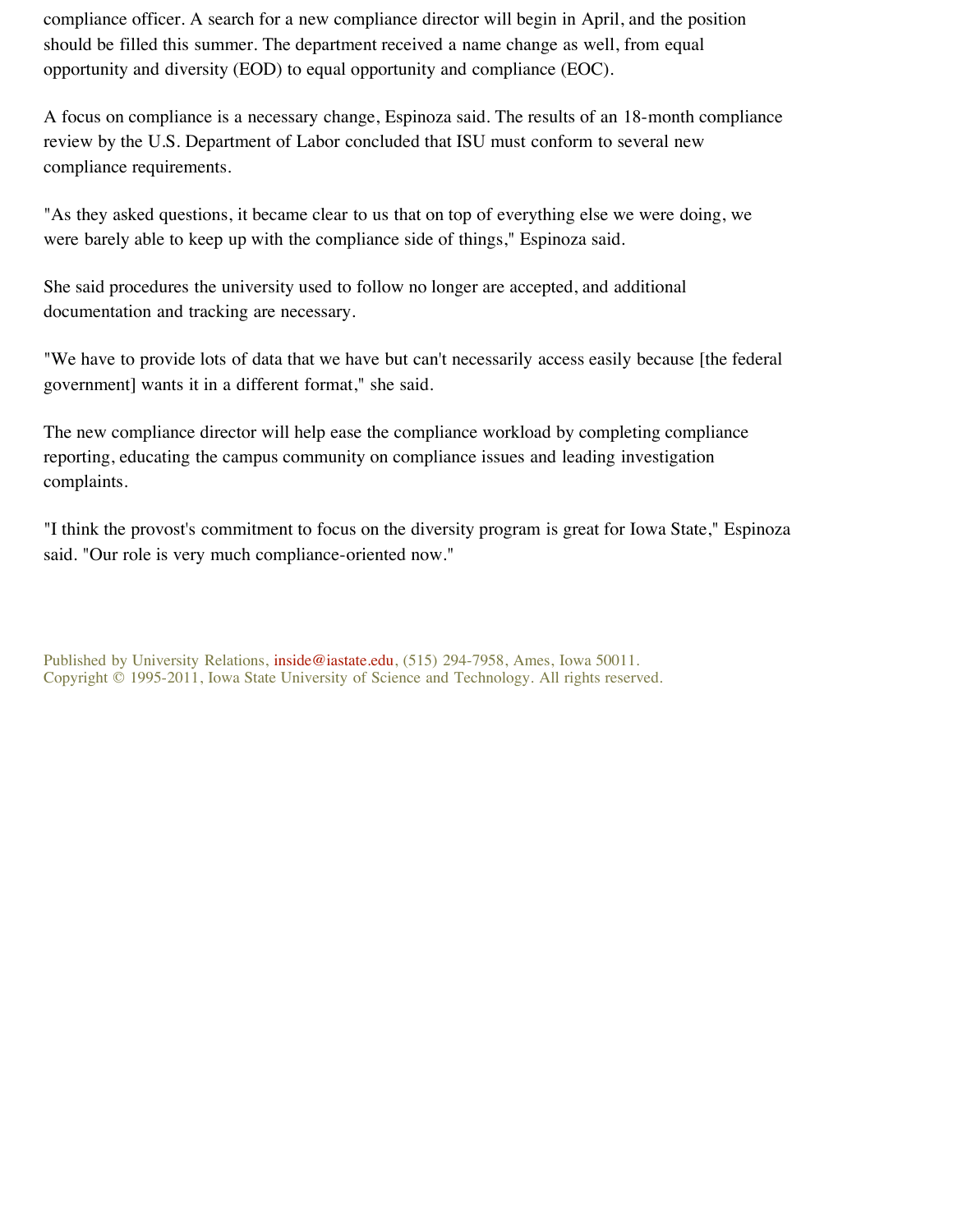# **INSIDE OWA State** for faculty and staff

SEARCH INSIDE

March 24, 2011





## **The Brunnier will bloom this weekend**

Spring has sprung at the Brunnier Art Museum in the Scheman Building, which will hold its third annual "Brunnier in Bloom" exhibition March 25-27. As in the past, the event will showcase floral arrangements by local amateur and professional florists who are charged with creating displays that complement the museum's works of art. The show runs Friday from 6 to 8 p.m., and Saturday and Sunday from 1 to 4 p.m.

Throughout the weekend, attendees may participate in a raffle for prizes (tickets are \$2 each) and a